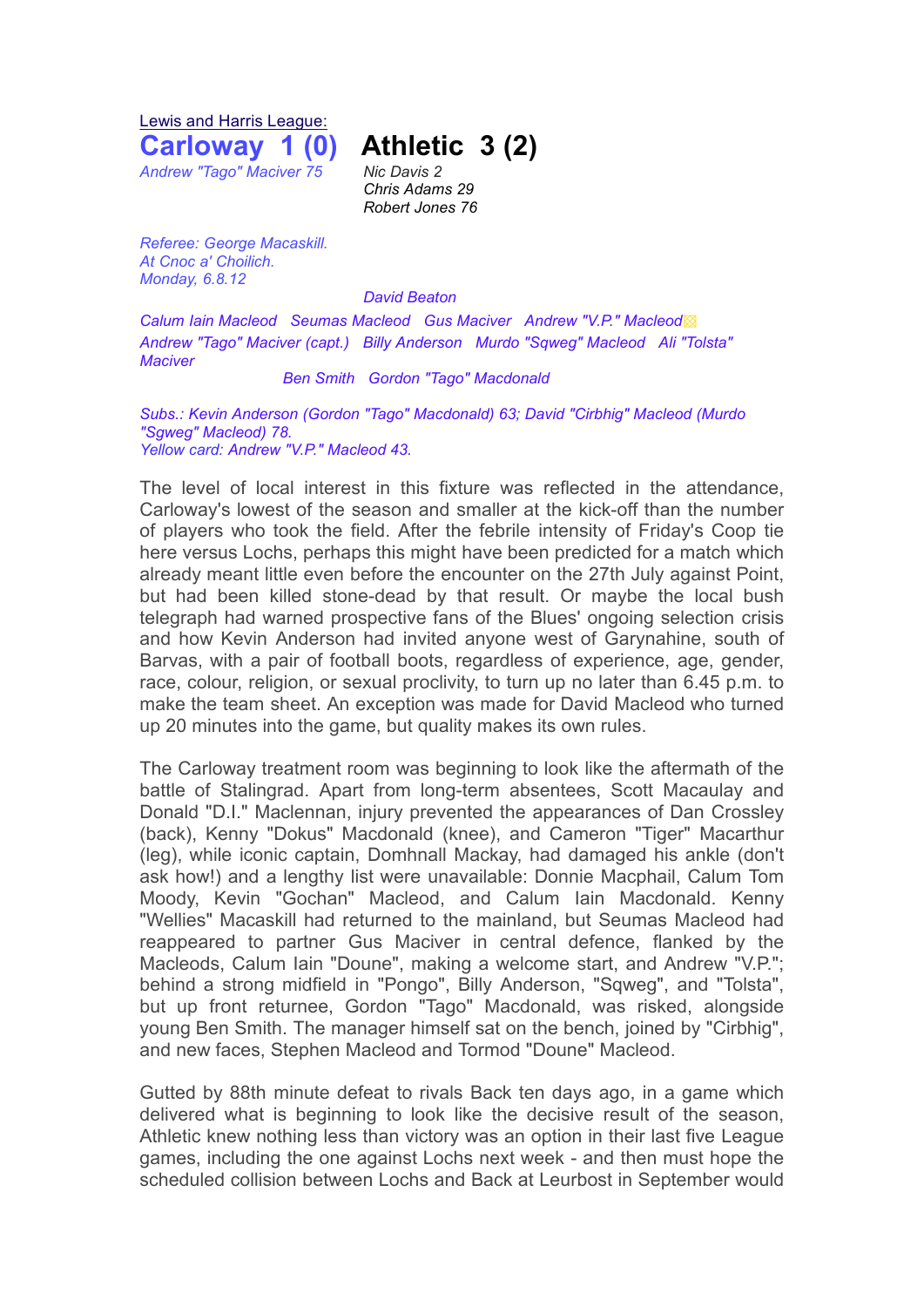deliver the appropriate result. An impressive squad took the field: 3-4-3; no Ross Macrae, "Doug" Maciver, or Donnie Macleod though, so Ali "Koch" Morrison joined Steve Clinton at the back, with Jason Maclean left; Gary Macleod, Nic Davis, Elliot Rudall, and Scott "Flapjack" Macaulay played across the middle; and Scott Maciver, Robert Jones, and Chris Adams led.

Na Gormaich's makeshift side hadn't even found their feet before they found themselves at the bottom of the cliff. Aths' first concerted attack down the right broke away left for a corner; Gary Macleod sent in the sweetest of inswingers to be met towards the near post awkwardly by Scott Maciver 8 metres out, but the ball spun away and back out to Macaulay. He curled it in again from 22 metres to be met at the near post by Nic Davis 8 metres from goal, who nodded down and across Beaton, and just inside the far post. A minute later an enormous free-kick by Rudall from the centre circle flew over the bar, before proceedings gradually settled into a desultory, formless scrap, largely dictated by an aggressive Aths' midfield, which allowed the frontrunners to shape-shift repeatedly and feed each other. An uncertain Blues' midfield were unable to attack them, were continually beaten to the ball, caught on the ball, so the Carloway's front duo were starved of the ball and dropped from contention, permitting Clinton and "Koch" to defend high.

The quick goal had removed urgency from the play, however; the Stornoway side took their time, no doubt cheered by the unfolding news from Sgoil nan Loch. Half-chances did appear for the Blues: on 16 minutes a flurry on the right let Calum Iain "Doune", ten metres into the Aths' half on the right touchline, float a high diagonal into the box but Macritchie was alive to the danger. Three minutes later the ball broke to "Tolsta" in the centre but his drive from 25 metres veered right into the croft. However, the general flow of the game was relentlessly towards Beaton. After 21 minutes the pace ratchetted up a gear as Beaton had to move smartly to beat away another deadly Macleod corner from the left creeping home under his right-side bar. Two minutes later he was tested by a central Jones strike from 20 metres, before tipping a Rudall right-footer over expertly from the same spot.

On 29 minutes the game died as a contest when a Macaulay break supplied Jones on the left touchline; he doubled back off Calum Iain "Doune", then sent a deep swinging right-foot diagonal to Scott Maciver running free on the right to bring down perfectly, move to the bye-line, then whip back a waisthigh cross 10 metres out for the unmarked Adams to half-volley home at the far post. The snooze-athon re-commenced, *par excellence*.

Athletic did not have to alter anything; more of the same, if you please, would see the victory out. The options for Kevin Anderson were severely limited. No one was actually playing *badly*; in fact, everyone was performing as hard as they could; the patchwork quilt was simply not gelling. He had to continue as things were and hope the heavens didn't open. "Tago" had, perhaps, been brought back too early; Ben Smith was simply not getting the ball at his feet or in front of him, facing Macritchie, to challenge Clinton or "Koch". Matters did improve, for a period. Whether or not it was the two-goal cushion, the news that Lochs were struggling, or the Blues' engine room suddenly fired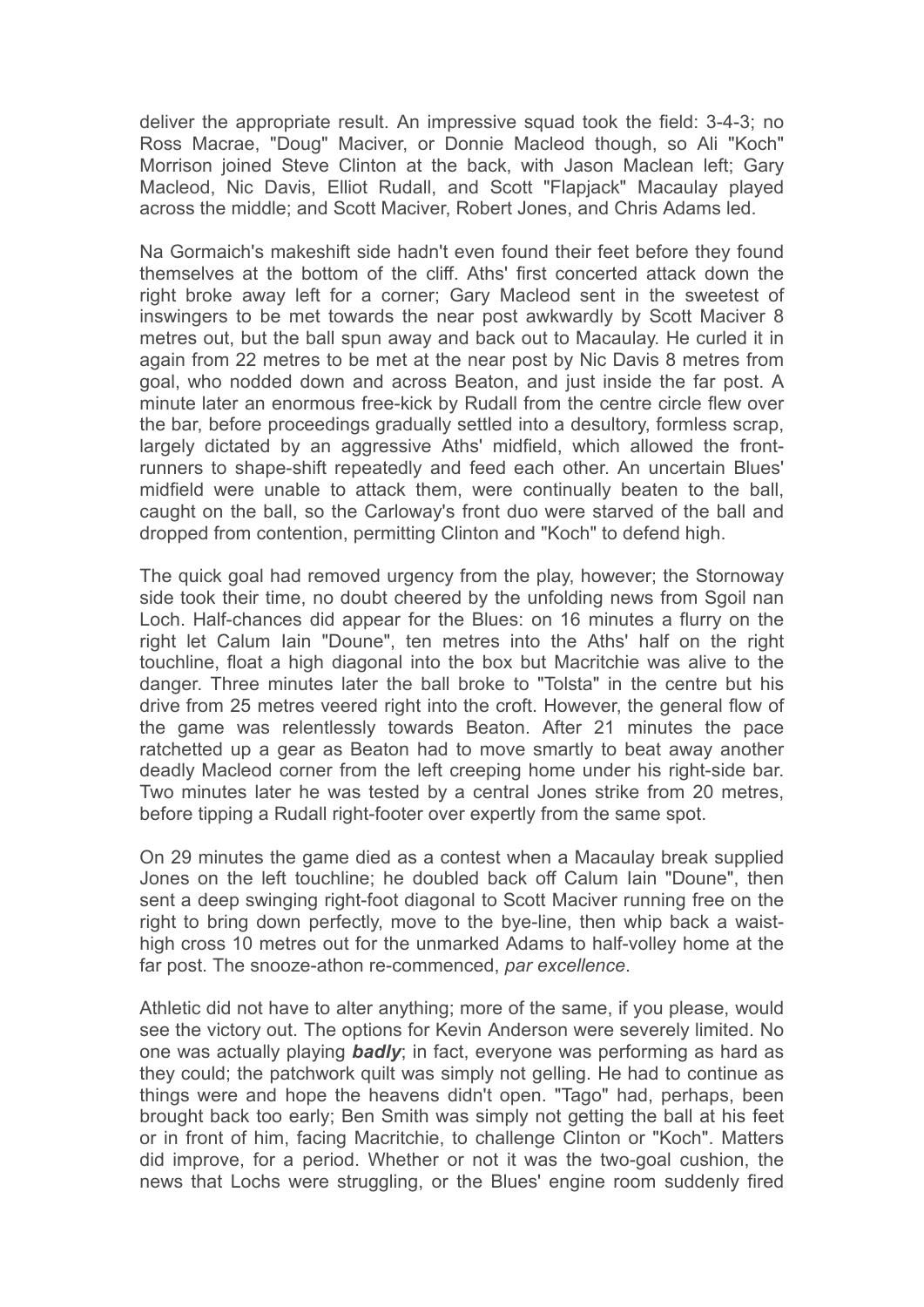into life, but Athletic appeared to drift slightly, and the power and drive of "Pongo" and Billy Anderson, became apparent, backed by the strong running of "Sqweg" and "Tolsta". Rightaway, Anderson got a 30-metre drive in from the centre but it went straight to Macritchie; then, on 54 minutes, a move across the line diagonally - "Pongo" to Anderson to "Tolsta" - forward to "Sqweg", 22 metres out on the left, 16 metres from the bye-line, saw the midfielder lift a right-foot sweep high over Macritchie to bounce on the top of the far-side bar and over.

This resuscitated Athletic: on the hour Maciver, escaping Macleod, 22 metres out, slipped the ball leftwards across the edge of the box but Jones's attempted conversion from 16 metres was blocked for a corner by Beaton's right foot. On 65 minutes na Gormaich retaliated down the left, but Anderson's low cross 10 metres from the bye-line saw "Pongo" blocked by Clinton 16 metres out. Then a mazy run by "Doune" inwards into the Aths' box was eventually crowded out as he approached the opposition box. As Athletic coasted, Carloway kept pushing: a "Sqweg" free-kick from 24 metres flew over; then "Tolsta" broke from the left halfway line, beat two men, wallpassed to Anderson on the edge of the box, but overran the return, then hooked the ball backwards, as he fell, past Macritchie's right-hand post from 14 metres.

Then the show unexpectedly left the script: on 75 minutes a high free-kick from Seumas Macleod on the halfway line centrally found "Pongo" moving backwards into the Aths' box unmarked. Macritchie moved forward but was unable to prevent him, 16 metres out, nodding it with the top of his head back and over him into the unguarded net. Suddenly we had a contest - or might have had, if Aths hadn't immediately wakened from their slumber and responded *tout de suite*. Down the right they came and Macleod(?) switched the ball diagonally inwards from the right touchline, 25 metres into the Carloway half, to Maciver, who turned off his marker leftwards along the box, to release the early ball to Jones moving off the last man and into the box, to clip the ball neatly past the rushing Beaton's left from 16 metres. Fourteen minutes' somnolence followed - "Koch" didn't even have an argument with the referee - before George Macaskill, thankfully, allowed everyone to go home.

For Carloway, this was essentially a damage-limitation exercise and, from that point of view, they were successful. Indeed, for a limited period in the second half, when Athletic seemed to lose their way, na Gormaich, astonishingly, looked within touching distance of a draw. That said, Athletic controlled most of the play and, apart from this 20-minute period when Carloway clawed their way back into the game, always appeared able to step up a gear when required. Four League victories are well within their capabilities but, unfortunately, their fate may be decided elsewhere.

For Carloway, the future is uncertain, and could be decidedly grim, considering the injured list. If this is unchanged, and half a team of out-ofcontract mainland stars don't arrive on Friday at Fivepenny on the Ness bus to sign for the night, it looks increasingly likely that Friday night will be a very, very uncomfortable evening for Carloway aficionados. And it goes on: Gus